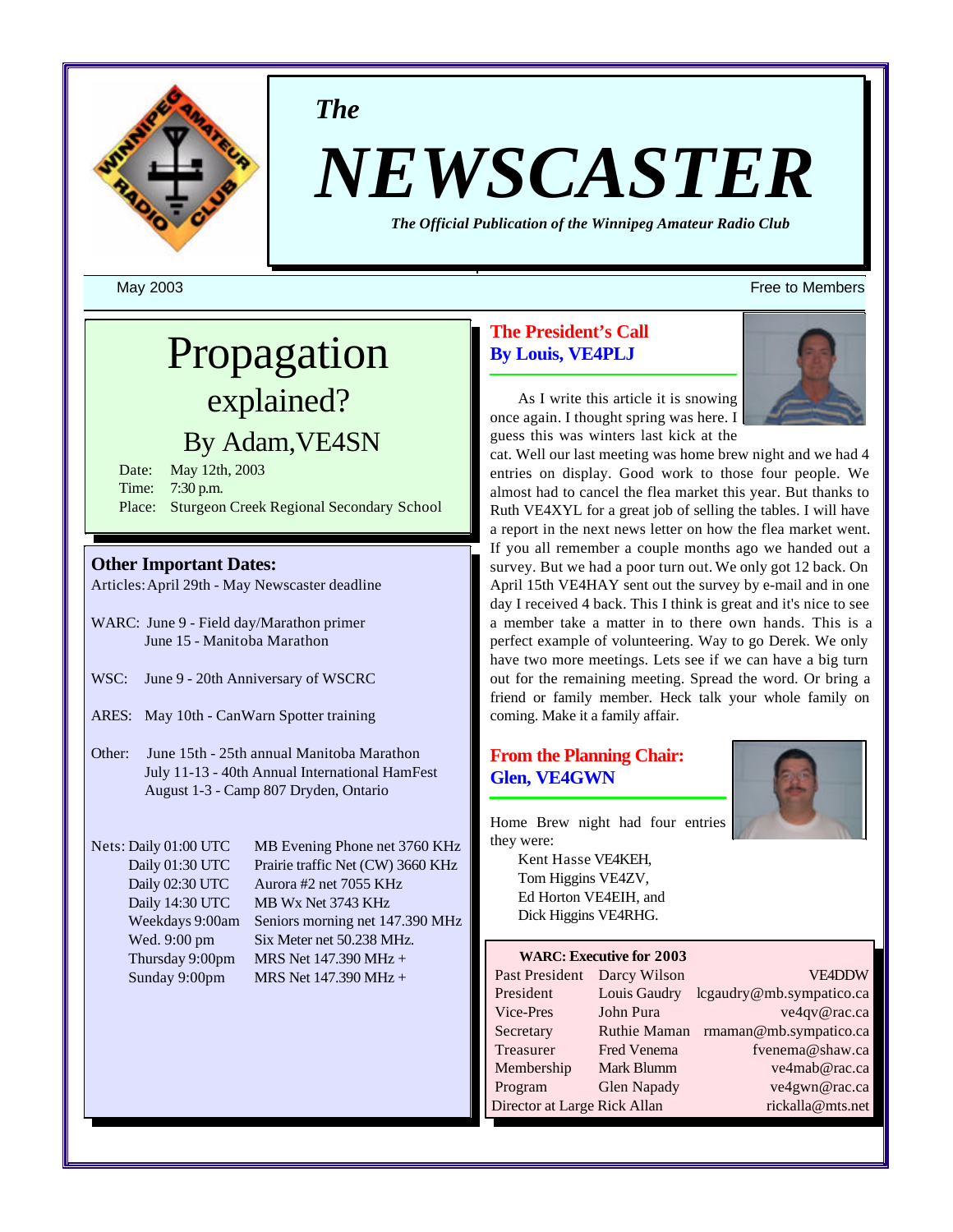All four won \$25.00 for there efforts. As usual the discussions around each of the projects was very informative. The descriptions of the projects are in the minutes of the meeting so I will not repeat them here. I'm writing this about 7 hours after the flea market. I would like to thank Ed, VE4EIH for coordinating this event. I don't have the list of everyone who helped, but I thank each and every one. I believe the list of winners of the door prizes will be listed somewhere in this issue of the News Caster, but I will congratulate Fred, VE4TRO for winning the radio world gift certificate. May 12th will be Adam, VE4SN giving an introduction to propagation. This is the presentation that I originally tried to get Adam to give in October when he was booked to teach at the Basic Class, at VE4WSC. Elsewhere in the issue there are proposed changes to the WARC By-laws. Please read them as we will be voting on them during the June meeting. We will also be voting for at least one member to the board of directors, so please show up so we can have a quorum. I'm still working on next falls program, so suggestions are always appreciated either by e-mail ve4gwn@rac.ca, phone 831 8082, or on the VE4WPG repeater.

### **Minutes for W.A.R.C. April 14th, 2003 Submitted by Ruthie, VE4CRS**

Meeting called to order at 1935 hours. Introductions followed. 40 members were in attendance.

Motion to accept minutes of February meeting as printed in Newscaster by Tedd VE4VID seconded by Dick VE4HK. Carried.

#### *Business Arising from Minutes*



#### *Flea Market:*

 - Report from Ed VE4EIH that all is ready for Flea Market. Special draw for \$100.00 donated by Radio World.

#### *Trailer:*

 - Announced that Derek VE4HAY is continuing on his own to refurbish trailer, and anyone who wishes to volunteer to help is welcome. This is not a club project.

#### *Treasurer's Report - Fred VE4FV*

| Report for February, March to April 14, 2003. |
|-----------------------------------------------|
|                                               |
|                                               |
|                                               |

#### *Programs -Glen VE4GWN*

Home-brew night: - slips to fill out by participants.

May: - Adam VE4SN – presentation on propagation June: - yearly wrap-up, including: - by-laws, Flea Market report, Marathon and Field Day updates and elections. One position on executive to be filled. Suggestions for presentations are always welcomed.

#### *Membership - Mark VE4MAB*

There are 149 paid members.

#### *RAC - Adam VE4SN*

Was asked to do a survey if any schools or organizations are conducting Ham Radio classes. Discussion by members re Winnipeg organizations conducting classes and whom to ask.

#### *ARES and Marathon - Jeff VE4MBQ*

Jeff addressed concern expressed at Jan 2003 WARC meeting regarding lack of recognition of Amateur Radio volunteers at the MB Marathon. Marathon organizers are inviting people who have been volunteering for at least 20 years to "Unsung Heroes Dinner" 29 May. Representing Amateur Radio will be Dick VE4HK, Tom VE4SE, Ed VE4EAR, Kelly VE4XT and Al. VE4AJO. There may also be some recognition for some Amateur Radio organizations. Jeff will report at JUNE WARC meeting on this issue. Richard

# *Parkside Appliance & Electronics*



**Sales & Service of Computers & Software Home repairs offered**

**John, VE4JNF 386 Belvidere Street 885-9278 <http://www.escape.ca/~ve4jnf> ve4jnf@escape.ca**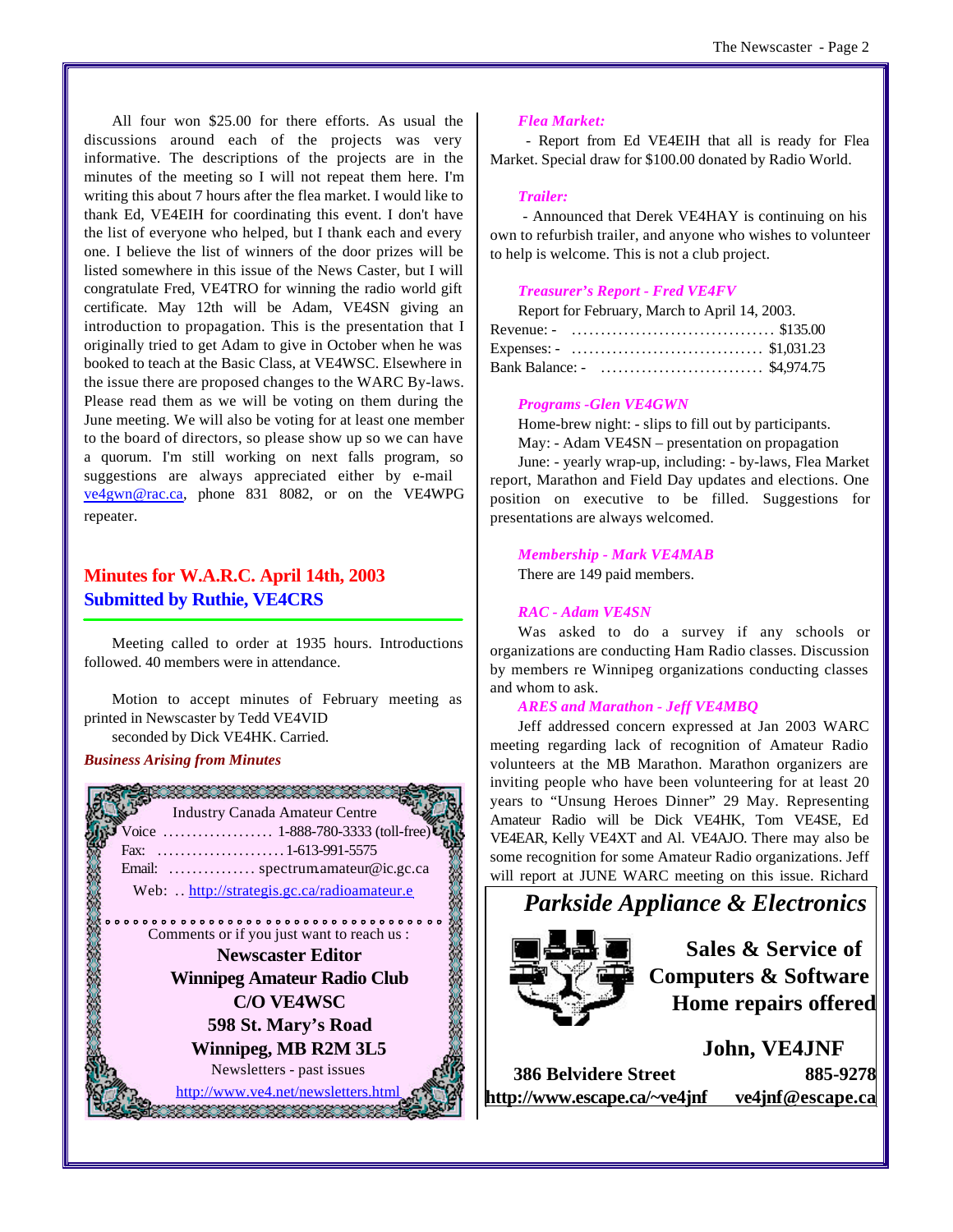VE4KAZ and Jeff VE4MBQ will also be attending as members of the Marathon Technical Committee.

64 Amateurs have registered as Marathon volunteers. Still in need of 10 – 16 operators. Contact Robert VE4RST ASAP, telephone 982-9600, or email: ftphysio@mb.sympatico.ca

MB ARES now running HF Readiness Net twice a month (2nd and 4th Sunday of the month), 1600h local. NCS is Wayne VE4WR, back-up NCS is VE4WWO. The net is run on 7070 and 3735 kHz and VHF (VE4EDU and IRLP to Dauphin Network).

ARES will be holding CANWARN Spotter Training SAT 10 MAY, 4th Floor 123 Main St – PSPC. Basic/Refresher Spotter Training at 0900h, Advanced Spotter Training 1300h – register with Jeff by 23 APR. You do not have to be an ARES member to be a CANWARN Spotter.

VE4WWO Net Controllers meeting 06 MAY. Several new controllers needed this season. You must be an ARES member to be a CANWARN Net controller (ID card/security concerns). Summer Severe Wx Season runs 12 MAY – 07SEP with someone on call 0930-1730h and 1730-2130h daily. The on-call Net Controller has an Environment Canada pager, keycard to access the building, and a parking pass. If interested contact Jeff ASAP.

Next WPGARES General Meeting is Tue. 15 APR 1900h Sir Wm Stephenson Library.

#### *Newscaster - Derek VE4HAY*

In need of articles for Newscaster. Meantime getting articles from Australia.

#### *DX Sleuths - Adam VE4SN*

Nothing doing!! At bottom of solar cycle. Propagation almost nil. Some US Hams not talking to Canadians. Some discussion re same. S



 **1456 Logan Avenue Winnipeg, MB, Canada R3E 1S1**

**Phone (204) 774-9313 Fax (204) 772 3550**

*comtelco@cyberspc.mb.ca Canada Wide Mail Orders*

#### *Field Day - Louis VE4PLJ*

There is no coordinator for Field Day.

Suggestion to make Field Day and Flea Market coordinator part of the executive. Discussion followed. Pointed out that WARC members need to take part and volunteer for different WARC activities. Executive plans and suggests.

#### *International Ham Fest, - Rich VE4RA*

40th anniversary year of Ham Fest. Dick VE4HK volunteered to help. There will be fantastic prizes: - HF rigs, 2m radios, etc. Expecting large participation. Event well advertised. Great place to meet hams.

#### *New Business - Louis VE4PLJ*

Reported following action items: -

Survey – only 12 members participated. Being compiled and taking suggestions into consideration.

By-laws being reviewed and revised as necessary. Suggestion for change will be presented at May meeting and voted on at June meeting.

Mall display that was planned fell through due to unsuitable mall venue.

Cadet presentation went well. Member volunteers involved.

Looking into doing summer open-house/festival/display at park venue.

WARC archives at WSC organized and locked.

Investigated better insurance rate for next year.

Intensive investigation of trailer option.

Looking into purchasing HF rig and/or PA system. At moment checking out prices. No decision will be made without bringing options to members for approval. Estimated cost of PA system in use this evening \$800.00.

Looking into ordering WARC personalized badges.

Radio Sponsorship at Flea Market.

Discussion followed particularly re purchasing HF rig, badges, public demonstrations, possibly purchasing antennas, PA system. Tabled for now. PA system in use now was donated to WARC by Derek VE4HAY.

Business meeting adjourned at 2015h.

#### *Home Brew Night Participants*

Kent Hasse VE4KEH Portable HF Antenna. A simple and portable HF vertical travel antenna.

Tom Higgins VE4ZV. Gell cell charger capacitance meter. Ed Horton VE4EIH. 2m rabbit antenna. Rabbit ears modified for 2m use.

Dick Higgins VE4RHG. 144/440 SAR and FS meter, 440 HT J-Pole.

All participants received prize of \$25.00 each. Thanks to all who participated.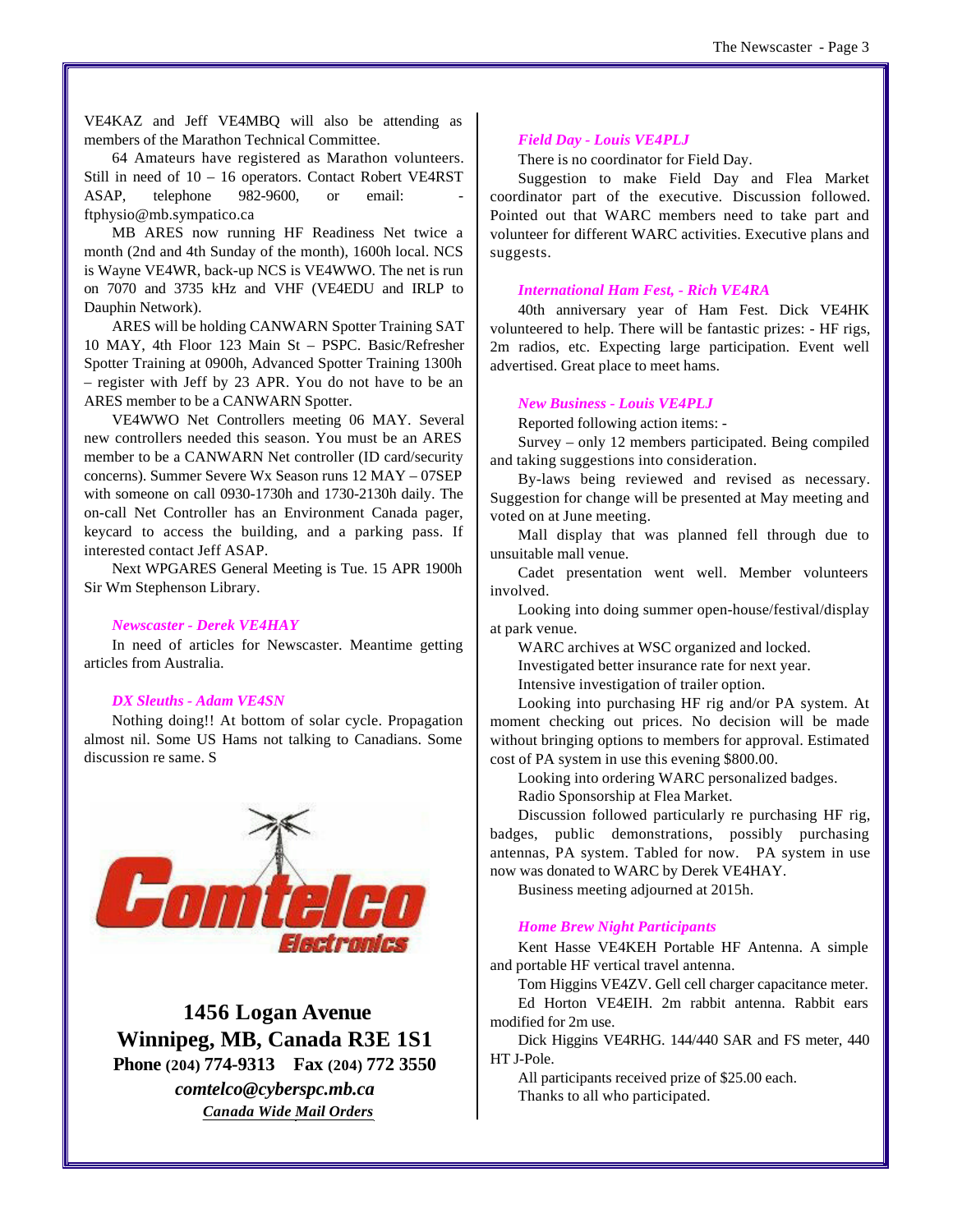#### **WPGARES Jeff Dovyak VE4MBQ**

Our April meeting featured a short video appearance by Wayne Warren VE4WR who was unable to attend the meeting but wanted to give us some information about "Operation Blow" (an exercise held in Altona last fall).

WPGARES members are staffing VE4WWO for the Manitoba ARES Readiness Net, 2nd and 4th SUN of the month. Thanks to VE4s ACX, KEH, MBQ who have volunteered so far for Exercise 32. Some photos of WPGARES members participating in Exercise 29 - SKYWARN Recognition Day can be seen on the "Amateurs in Action" section of the RAC web-site<http://www.rac.ca>

WPGARES is celebrating Emergency Preparedness Week <http://www.emergencypreparednessweek.ca/index.html> this year by training/education. TUES 06 MAY is Natural Hazard Preparedness Day - quite appropriate since we will be holding the VE4WWO CANWARN Net Controllers Meeting at 1900h Prairie Storm Prediction Centre (PSPC) 123 Main Street that day. We are still looking for a couple of new CANWARN Controllers - if interested please get in touch ASAP. SAT 10 MAY will see us co-hosting CANWARN Spotter Training at PSPC.

WPGARES had a very successful fundraising operation at the recent WARC Flea Market. Thanks to Dick VE4HK and Mariska VE4MMG for getting things organized. Thanks to VE4s: DWG, MAQ, SYM , MMG , HK and MBQ for working the booth. Thanks also to Wayne VE4WTS for renewing our display board. Speaking of fundraising and support, Rogers AT&T Wireless is donating paging service for the EC's and AEC's pagers (3 pagers total).

It is not too late to volunteer for Amateur Communications for this year's Manitoba Marathon SUN 15 JUN. You can get in touch with Robert VE4RST if interested, 982-9600 or e-mail: ftphysio@mb.sympatico.ca The

Marathon is probably the largest on-going Amateur operation in Manitoba, an excellent experience for your first or twenty-first public service event ! Please register by THURS 08 MAY.

We plan to enjoy July and "only" be occupied with CANWARN and emergency call-outs and then start getting busy again mid-August with the NWIRA 100th Anniversary Regatta at Winnipeg Rowing Club 21-23 AUG, we are still in need of a few volunteers each shift (0530-1300h Thus, Fri., Sat; 1230-2000h Thus and Fri.; 1730-2000h Thus and Fri.). Mid-June we will start recruiting volunteers for Terry Fox Run SUN 14 SEP and Parkinson Superwalk SUN 21SEP. You can register now for any of those three events thru MBQ if you are ready to sign-up.

Our next General Meeting is TUE 20 MAY 1900h at Sir Wm Stephenson Library 765 Keewatin Street. Ed Richardson VE4EAR will be coming to talk to us about the Trunked Radio System that Winnipeg Fire-Paramedic Service will be moving to. We will likely be making a decision on whether to increase annual dues (effective 01 JUNE 2003) or expect each member to sell a quantity of raffle tickets annually to pay for public damage, liability, and property insurance coverage that we have recently obtained

#### **Winnipeg ARES Silent Auction April 27, 2003 By Dick, VE4HK**

Winnipeg ARES held another very successful Silent Auction, during the Winnipeg Amateur Radio Club Inc. Spring Flea Market today. Preliminary numbers indicate that WARES raised \$225.00, which is very good!

Mariska VE4MMG divided the donated prizes into 9 different lots, put them in wicker baskets, and covered them with cellophane. We received many favourable comments on the packaging, and the presentation of the cards, showing the contents of the lots.

#### *The prize winners were:*

| $\mathbf{r}$ and $\mathbf{r}$ and $\mathbf{r}$ and $\mathbf{r}$ and $\mathbf{r}$ and $\mathbf{r}$ and $\mathbf{r}$ and $\mathbf{r}$ |
|-------------------------------------------------------------------------------------------------------------------------------------|

Thanks to the following Amateurs who donated prizes for the Silent Auction - VE4DL, VE4DAR, VE4KU, VE4KEH, VE4HK, VE4MMG, VE4CRS, VE4SYM, VE4TRO, VE4RST, VE4FR, VE4CLK, VE4YH, VE4MGR

Thanks also to Jay Anderson of Prairie Storm Prediction Center (The Weather Office), and BJ Madsen VE5FX, Midwest Director of Radio Amateurs of Canada for their donations. Thanks to Sue VE4SYM, Don VE4DWG, Bob VE4MAQ, Jeff VE4MBQ, and Mariska VE4MMG for looking after the ARES table, and selling silent auction tickets. Another thank you to Wayne VE4WTS for the very creative job he did with our new display board. Finally, a big THANK YOU to everyone who purchased tickets for our Winnipeg ARES Silent Auction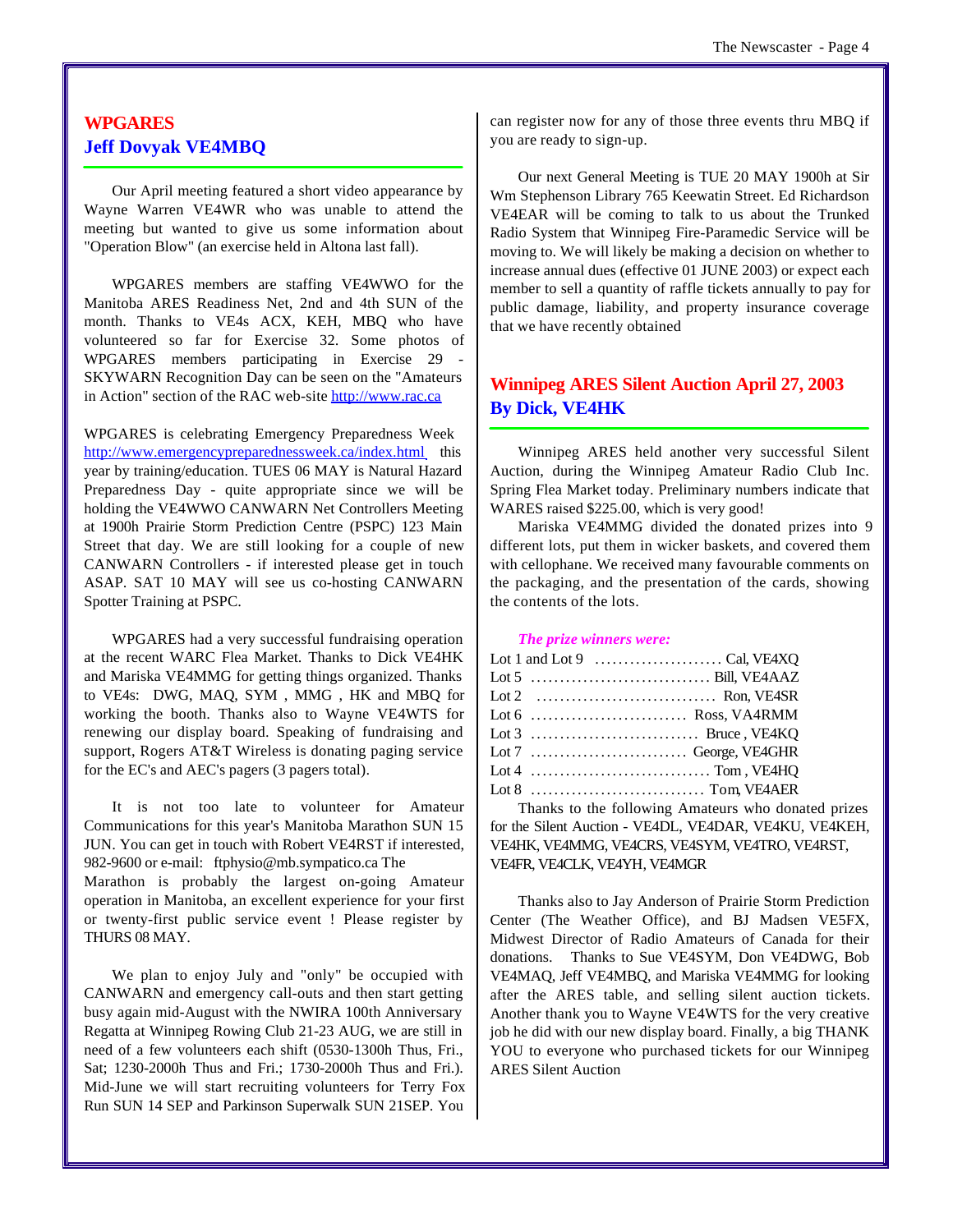#### **Contest Calendar**

#### *May, 2003*

| <b>AGCW QRP/QRP Contest</b>         |             | 1300Z   | May 1         |
|-------------------------------------|-------------|---------|---------------|
| <b>IPA</b> Contest                  | CW          | 0000Z   | May 3         |
| <b>MARAC County Hunters Contest</b> | CW          | 0000Z   | May 3         |
| 10-10 Int. Spring Contest           | CW          | 0001Z   | May 3         |
| Indiana QSO Party                   |             | 1300Z   | May 3         |
| <b>ARI</b> International DX Contest |             | 2000Z   | May 3         |
| New England QSO Party               |             | 2000Z   | May 3         |
|                                     |             | 1100Z   | May 4         |
| <b>IPA Contest</b>                  | SSB         | 0000Z   | May 4         |
| <b>VOLTA WW</b>                     | RTTY        | 1200Z   | May 10        |
| Oregon QSO Party                    |             | 1400Z   | May 10        |
| <b>FISTS Spring Sprint</b>          |             | 1700Z   | May 10        |
| CQ-M International DX               |             | 2100Z   | May 10        |
| Anatolian                           | <b>RTTY</b> | 1800Z   | May 16        |
| His Maj. King of Spain Contest      | CW          | 1800Z   | May 17        |
| <b>Baltic Contest</b>               |             | 2100Z   | May 17        |
| CQ WW WPX Contest                   | CW          | 0000Z   | May 24        |
| VK-ZL Trans-Tasman                  | Phone       | 0800Z   | May 24        |
| <b>QRP ARCI Hootowl Sprint</b>      |             | 2000L   | May 25        |
| MI QRP Memorial Day                 | CW          | 2300Z   | May 26        |
| <b>Six Club WW Contest</b>          |             | 2300Z   | May 30        |
| <b>Great Lakes QSO Party</b>        |             | $0000Z$ | May 31        |
|                                     |             |         |               |
| <b>June</b>                         |             |         |               |
| <b>VK-ZL Trans-Tasman Contest</b>   | CW          | 0800Z   | Jun 7         |
| <b>IARU Region 1 Field Day</b>      | CW          | 1500Z   | Jun 7         |
| <b>ANARTS WW RTTY Contest</b>       |             | 0000Z   | Jun $14$      |
| <b>Portugal Day Contest</b>         |             | 0000Z   | Jun 14        |
| <b>WW South America</b>             | CW          | 0000Z   | Jun $14$      |
| Asia-Pacific Sprint                 | SSB         | 1100Z   | Jun 14        |
| West Virginia QSO Party             |             | 1600Z   | Jun 14        |
| <b>ARRL June VHF QSO Party</b>      |             | 1800Z   | Jun 14        |
| All Asian DX Contest                | CW          | 0000Z   | <b>Jun 21</b> |
| <b>SMIRK Contest</b>                |             | 0000Z   | <b>Jun 21</b> |
| <b>AGCW VHF/UHF</b>                 |             | 1600Z   | <b>Jun 21</b> |
| Kid's Day Contest                   |             | 1800Z   | <b>Jun 21</b> |
| Marconi Memorial HF                 |             | 1400Z   | <b>Jun 28</b> |
| <b>ARRL Field Day</b>               |             | 1800Z   | <b>Jun 28</b> |
| <b>QRP ARCI Milliwatt Field Day</b> |             | 1800Z   | <b>Jun 28</b> |

#### **National Special Events Prefix**

Thanks to the generous financial support of the Signalers Club of Canada, I wish to inform all , that Industry Canada has authorized the use of a "Special Event Prefix" to celebrate the 100th Anniversary of Military Communications in Canada.

His Maj. King of Spain Contest SSB 1800Z Jun 28

 Industry Canada letter of January 28, 2003, file # 6202-2, authorizes the use of a special call sign prefix for ALL CANADIAN AMATEURS during the period of 1 July 2003 to 31 August 2003.

> Special Event Prefixes will be: **XM for all VE's XL for all VA's XN for all VO's XO for all VY's**

*i.e. my call is va3trm, I can use xl3trm during that period of time*

I encourage all hams to use this special prefix and to pass this on to all hams in your area ,especially those with club newsletters.

For more information pertaining to the other celebrations planned for the 100th anniversary visit the web page at www.commelec.2003.ca/

#### **GB4CEB**

At the suggestion of Sam Kennard, an avid Amateur Radio Op who is a member of the Sigs Club and lives in England, and at the request of the Sigs Club, the Radio Society of Great Britain (RSGB) "Special Events" call has been assigned for the year 2003 to Sam Kennard, (G4OHX), to be used during the following periods for the purpose shown below.

He will be operating from England using VOICE and MORSE on the 80 - 40 - 30 - 20 -17 - 15 - 12 and 10 metre bands for the periods 1 - 28 Feb and 1 - 28 Aug 2003.

His purpose is to make as many world-wide contacts as possible, to inform others of and about the upcoming 2003 Canadian National Reunion and other C&E Centennial Events.

The times at which he will be active on our behalf are dependent on band conditions, but he will bear in mind the time differences around the world, so hopefully, the call will find its way into many Canadian Radio Amateurs' log books, besides the log books of other contacts around the world.

He will be sending a special QSL card to everyone he makes contact with and the Royal Signals Amateur Radio Society, (of which he is a member), has allocated special membership number "F222" to him for this exercise.

NOTE: This "Special Event" is sponsored by the Signalers Club of Canada.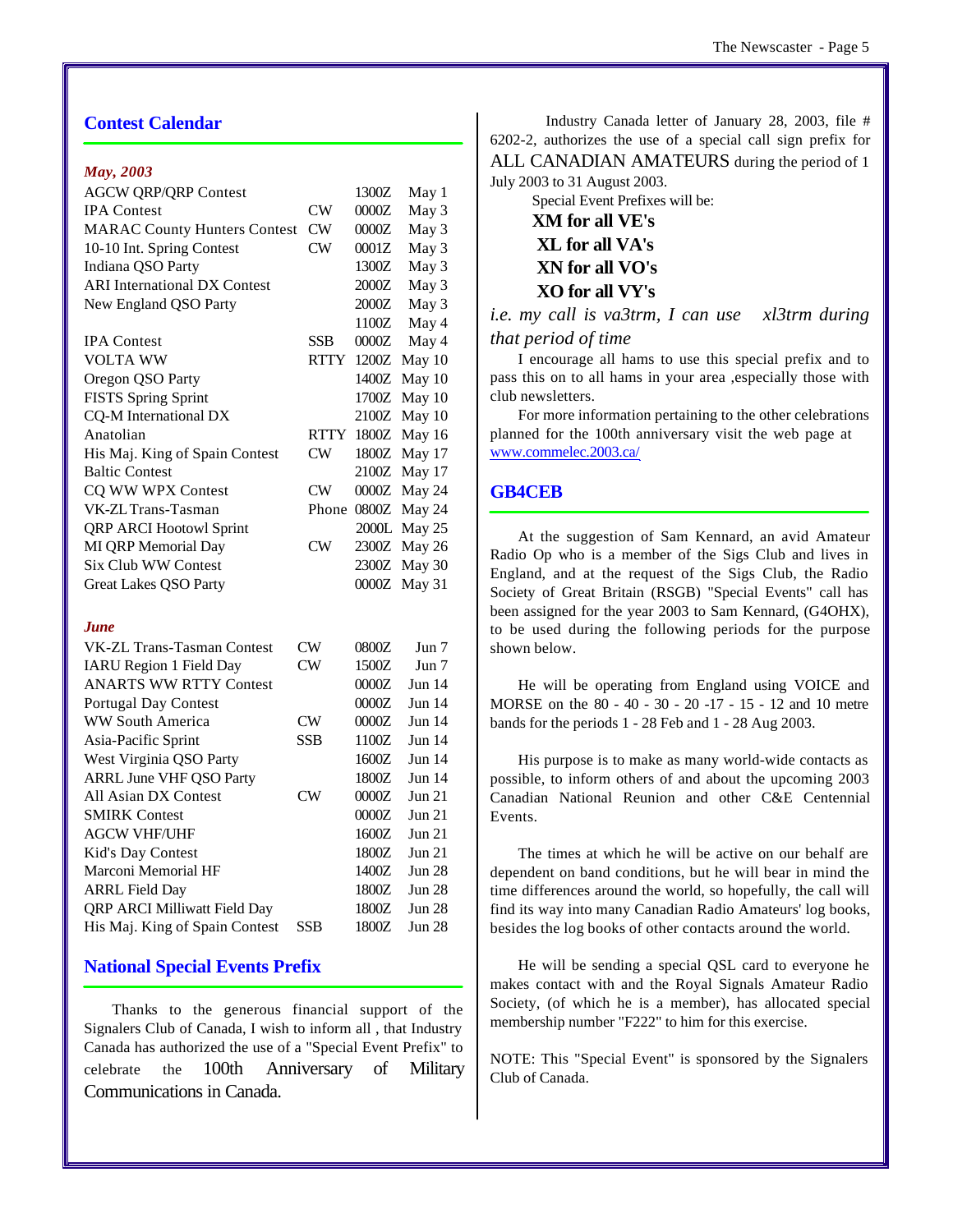#### **News from the Net**

#### *\* \* TWO LICENCE LEVELS PROPOSED*

The Wireless Institute of Australia will propose to the Australian Communication Authority two licences in Australia.

Low power all mode all band entry licence.

Unrestricted Licence to existing Licensees - Details TBA.

#### *PZK pleased with new band allocations*

Poland is the latest to get the 50 MHz band and will be a sought after "new one" by the DX community.

The IARU radio society PZK Polski Zwiazek Krotkofalowcow (PZK) reports that SP radio amateurs can only use 6-metres as a secondary allocation shared with government radio services.

PZK also advises that the new Polish national radio frequency allocation table also gives that country's radio amateurs access to 136kHz in line with a growing trend of amateur radio gaining a low frequency band. *Wireless Institute of Australia - WIA Victoria*

#### *The World Radiocommunications Conference*

Recent regional meetings in Asia and the Americas in the lead up to this year's World Radiocommunication Conference give continued hope to the IARU's claim for a harmonized 300-kHz amateur band in the vicinity of 7 MHz.

The issue of a harmonization of the 7MHz allocation was first raised at the World Radiocommunications Conference 1992, recommended at 2000 conference, and has agenda status for decision at the conference being held this July and August in Geneva.

The IARU is seeking a harmonized or uniform worldwide 40-metre band. The Asia region is in support, so are at least a dozen countries in the Americas, and those in Europe.

Various options to achieve the goal are still be considered, including a three-stage phased in approach that could see all the ITU regions gaining access to 7000-7300 kHz by the end of 2009.

During this period on option is for HF broadcasters to migrate upwards to 7300-7550 kHz worldwide.

While the Australian ACA, and the United States FCC are yet to agree on the proposition, they are somewhat bound by the regional vote on the matter. The WIA and ARRL are continuing to lobby them on the issue.

The ACA wants the status quo, citing Australia's heavy use of frequencies above 7300 kHz and other reasons for not wanting the Amateur Service to have an expanded primary allocation at 40 metres. Australian radio amateurs have 7000-7100 primary, and 7100-7300 as a secondary allocation.

The recent Asian and Americas regional meeting also supported changes to ITU Article 25 which if passed at the World Radiocommunications Conference in July, will end mandatory Morse code tests for amateur licensing.

Likewise ITU Article 19 which will free up the restrictions on the configuration of amateur callsigns has also gained support.

ITU Region 2 which includes the Americas is seeking to have the band 135.7 to 137.8 kHz allocated to its radio amateurs, to being them into line with Region 1, Europe, which already has that band available.

The specific issue of an amateur LF band is not on the WRC03 agenda, but it could still get an airing at the conference if delegates agreed that was prudent. *Wireless Institute of Australia - WIA Victoria*

#### *Free Amateur Radio course*

Learn about Amateur Radio with our FREE Internet correspondence course.

<Http://www.wiansw.org.au/html/Amateur%20Radio%20> Correspondence%20Course%20by%20Internet

*Wireless Institute of Australia - WIA New South Wales*

#### *Internet Radio Linking Project*

There are now over 2000 Worldwide Ham radio Repeater and Simplex Internet Voice Gateways.

Traveling Hams are remind to take their handhelds with them when travelling aboard as many cities around the world now have their VHF and UHF repeaters and some VHF/UHF simplex radio channels linked to Internet Voice Gateways.

This makes it possible for hams to keep in touch with ham friends in other cities by using the local Internet Voice Gateway in the city they are visiting.

Internet Voice Gateways on repeaters or simplex channels also come in useful when there is no H.F. propagation so friends can keep in touch across the word.

There are three separate linking systems IRLP Echolink and eQSO.

For a list of cities and countries where the links are available and for further information please email Ian at g3zhi@totalise.co.uk or visit Ian's web site at www.ukirlp.co.u *- Wireless Institute of Australia - New South Wales*

#### *VK's to go to 2 tier licence model*

Motion 020901A Moved VK3 Seconded VK2

That it be WIA policy that it seek implementation of an Entry Level Licence with access to a majority of bands to the determined, all modes with low power, to facilitate entry into the Amateur Radio Service. Vote: VK1, VK2, VK3, VK4, VK5, VK6 and VK7 (unanimous) The WIA also supports a two-tier licence system in Australia, an Unrestricted licence, and an Entry Level Licence. *- Wireless Institute of Australia Western Australian Division*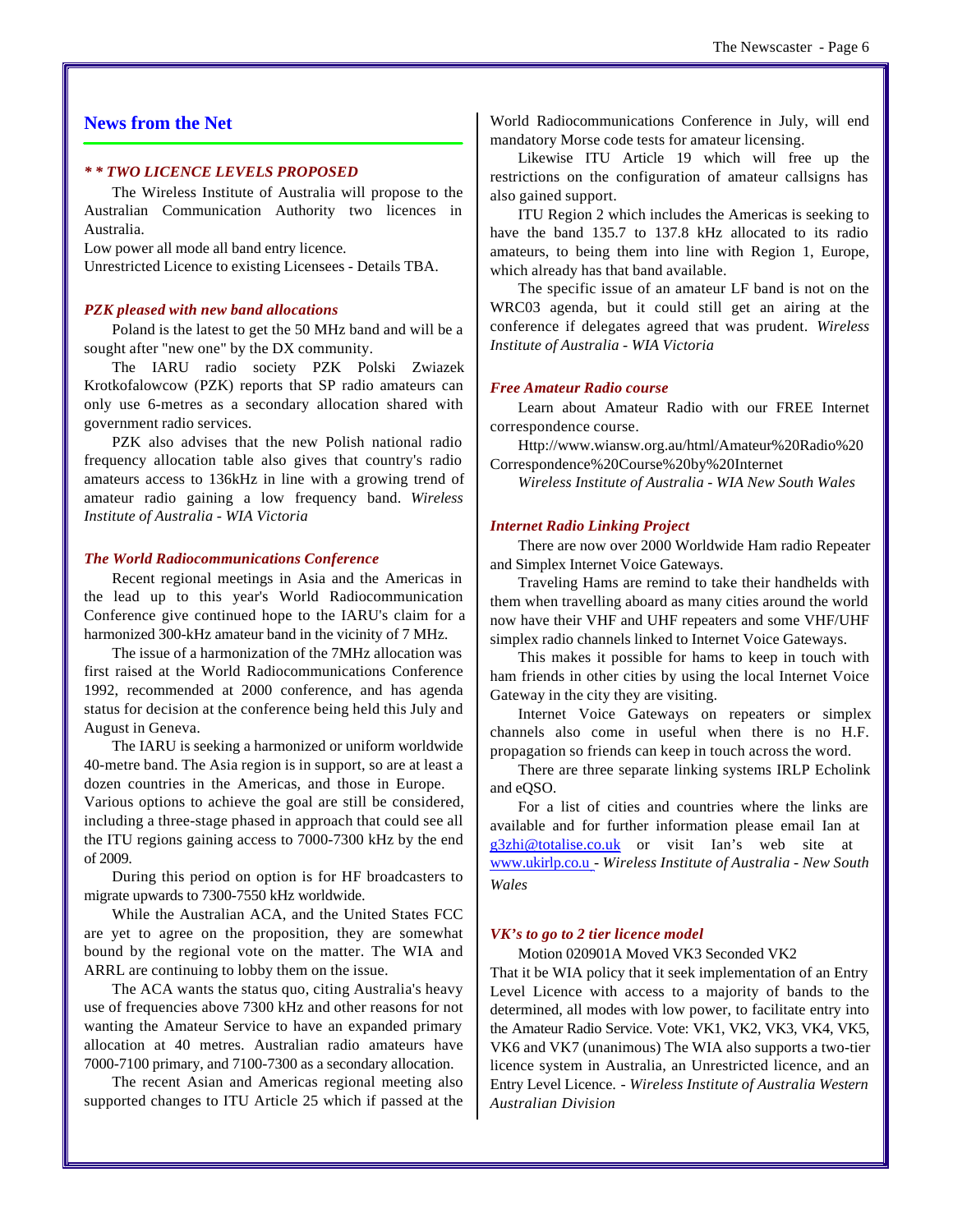#### *Ham Radio in Space - Project Eagle on hold:*

Plans to launch one of two new ham radio satellites have been put on hold. The reason for the setback can be traced to one word: Funding.

The bird in question is named Project Eagle. It, along with the Project Echo ham-sat is one of two birds that AMSAT had previously announced for development.

According to AMSAT North America President Robin Haighton, VE3FRH, the current levels of contributions to the amateur satellite organization are not enough to pay for building and launching both future satellites.

One of two projects has to be put on hold and furloughing Eagle has been the decision. Up until now AMSAT North America had been working on both new satellites simultaneously. While ECHO is still on schedule for possible launch later this year, the launch of Eagle has been delayed indefinitely. *- Tasmanian Division of the Wireless Institute of Australia*

#### *Digital VHF activities taking place in South Africa:*

50 MHz : centered around 50.250, the WSJT modes FSK441 (meteor scatter), JT44 and JT6M; Saturday and Sunday mornings from 05h00. Various stations active.

144 MHz : centered around 144.200, every night between 20:00 and 20:30 SAST, as well as on weekend mornings; Philip ZS4PV is looking for callers on CW, SSB and JT44.

Details for setting up the WSJT software can be found on <http://www.qsl.net/zr6dxb/Digital/wsjthome.htm>and the software can be found at

<http://pulsar.princeton.edu/~joe/K1JT/> A simple digital soundcard interface can be found at

<http://www.qsl.net/zr6dxb/PROJECTS/Soundcard/Soundcard> .htm

For assistance in getting going on VHF digital, interested parties can contact Hal ZS6WB at zs6wb@telkomsa.net or Barry ZR6DXB at zr6dxb@mweb.co.za - *The South African Radio League*

#### *The Golden Antenna of the town of Bad Bentheim*

 In Germany there is a town supporting amateur radio amateur radio. It is Bad Bentheim, directly at the border to the Netherlands.

Since 1982 the presentation of the Golden Antenna of the town of Bad Bentheim has been one of the highlights during the last weekend in August there.

Amateur radio enthusiasts from the Netherlands Antilles, from Bolivia, India, Armenia, Rumania, Hungary, Italy, Belgium, The Netherlands, Turkey, Switzerland and Germany previously received this prize. Last year the trophy was handed over to OM Eric Mackie 9Z4CP from Trinidat & Tobago. With their amateur radio stations they all helped people in an emergency, caused by accidents or natural catastrophes. Their health or life was in danger or poverty was looming. All recipients of the prize were honoured for their intensive personal and unselfish risks. They established and maintained radio contact without which urgent humanitarian help would not have been possible. See www.dnat.de

If you, dear reader, know of any amateur radio enthusiast (HAM) or group of enthusiasts whose utilization of amateur radio technology is connected to humanitarian work, please write your proposal before June 1st 2003 to:

The town of Bad Bentheim P.O. Box 1452 48445 Bad Bentheim F.R. of Germany E-Mail: butke@stadt-badbentheim.de

The jury evaluating these nominations consists of experienced men , such as the President of the IARU Region-1 and the Presidents or Chairmen of the Dutch and German amateur radio societies.

The town of Bad Bentheim will again invite prize recipients to the 35th German-Dutch Amateur Radio Days and take over the costs for travel and accommodation .

Do help us with your suggestions showing to the public the importance of amateur radio in emergency cases. Bad Bentheim, February 2003

Signed

Guenter Alsmeier Mayor of the Town of Bad Bentheim. More info by: DC9XU@DARC.de

*- The South African Radio League*

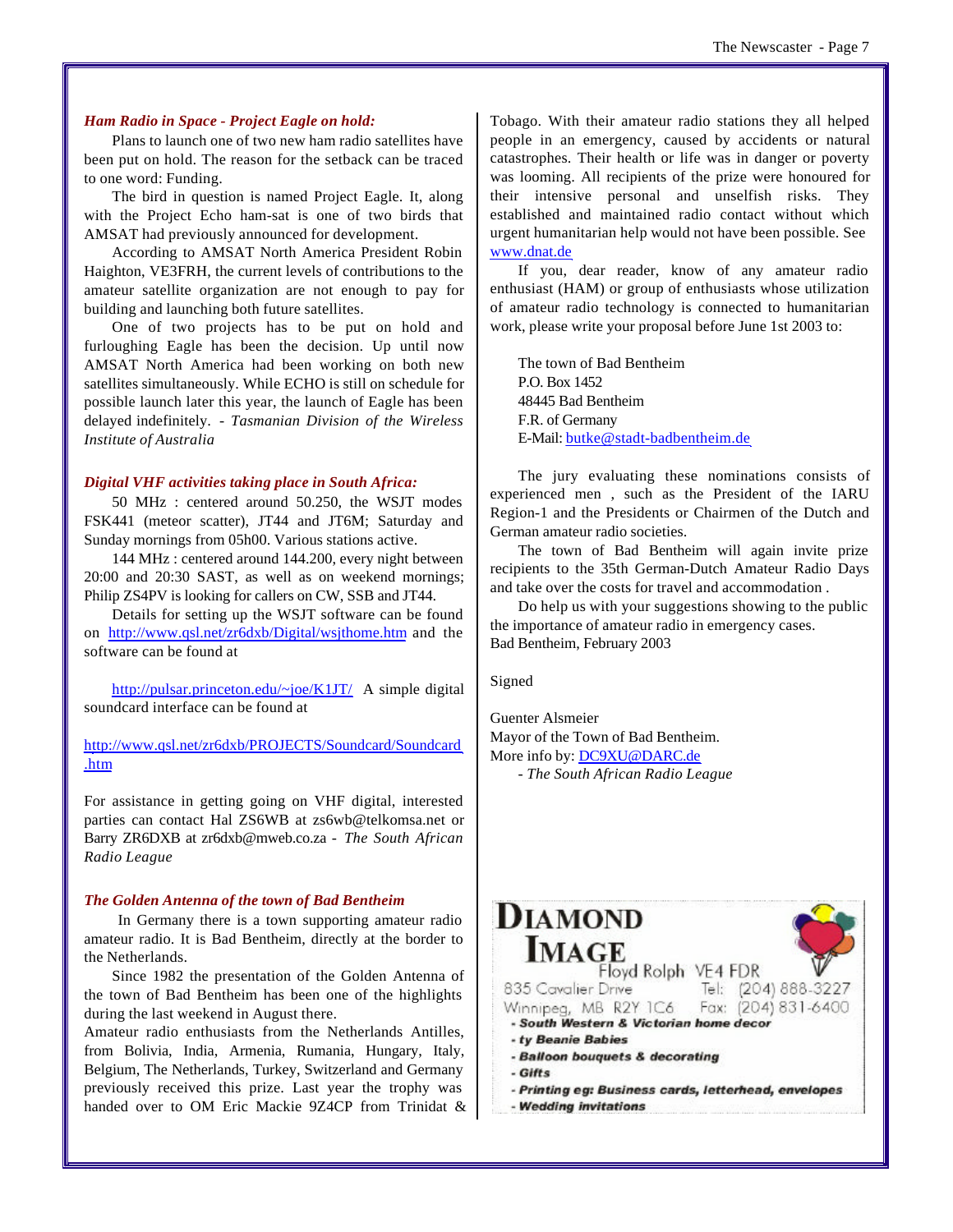- *Across*  2. Island transporter 5. Big waves when it's up 9. Six - type of numeral 11. Rower 12. Gratitude (abbr.) 13. Key state (abbr.) 14. Big storm 17. Sleeping place aboard 18. Past tense of taking food 19. Steer by these at night 21. Place to come ashore 22. While or like 25. Iron (chemical symbol) 26. Most important DXing tool 30. Overcast or murky 32. Animals that make reefs 34. Wound wire 36. Line to control an antenna 38. Receiver (abbr.) 39. Excel (abbr.) 40. Water in the center of an island 43. Short, violent storm 45. Seven of these in a week 46. Type of water in the sea 47. Liquor popular in the Greek islands 49. Association of common purpose 50. To spear 54. A dead parrot is an \_\_ parrot 55. Just \_\_ it 56. Without fat 57. Assistant to the captain 60. Point of land 62. Over the bounding 64. Four-legged beast of burden
	- 66. One of something 67. Davy Jones has one 69. Seaman's head gear 71. Radio 73. What a pileup sounds like 76. A ship's depth below the water 77. Amateur 79. Steer a vessel 81. Those who buried treasure 82. Russian (abbr.) 83. Protective barrier around islands 84. Teletype (abbr.) 85. Working lots of stations quickly *Down*  1. Poor or unsatisfactory 2. A wave that comes ashore 3. Location

65. Mexican peninsula

- 4. An old, unstable vessel 5. Like a rock 6. What hams generate 7. Stay on top of water 8. Close to 9. USA shortwave broadcasting service (abbr.) 10. Award for island chasers 14. Caused by tides
- 15. Common occupant of Antarctic islands
- 16. Birds build these
- 20. Clams and crabs shed them
- 23. End of message
- 24. Opposite of flotsam
- 25. Transport gear using a flying \_\_\_
	- **RAC Bulletin**

**<http://www.rac.ca/~racnews/othernotices/racbulle> mail.htm**

#### *03-001E Bulletin Editor*

The RAC Board of Directors has approved the appointment of Bruce Donovan, VE5ND, as National Bulletin Editor. Bruce assumes his duties effective immediately and the bilingual RAC Bulletin Service resumes with issuance of this Bulletin. The Board extends its appreciation to Bruce for volunteering his services and wishes him every success. Thanks also to others who expressed interest in the position.

#### 27. Standby (prosign)

- 28. Wild scurry
- 29. TV island namesake
- 31. District attorney (abbr.)
- 32. Robinson's last name
- 33. Chopping tool
- 35. State of New Orleans (abbr.)
- 37. Runs the generator
- 41. Sailor's drink
- 42. Wood laminate layer
- 44. The final courtesy
- 48. Inflatable boat
- 49. Tropical nut
- 51. Not out
- 52. Old Man (abbr.) 53. King of the sea
- 58. Repeat (abbr.)
- 59. Type of ship or bird
- 61. Tropical tree
- 62. The Ancient One
- $63.$ , hah!
- 64. Flyers
- 65. Resting spot
- 66. He's listening where?
- 68. Nautical map
- 70. Of birds
- 72. Infra-red (abbr.)
- 74. Continental abbreviation
- 75. Mend a sock
- 77. Punch
- 78. Permitted
- 80. Boat for pulling
- Solution-

[http://www.remote.arrl.org/news/puzzl](Solution-http://www.remote.arrl.org/news/puzzl) es/2003/04/14/1/072\_solution.png



# Camp 807 Dryden, Ontario August 1st – 3rd, 2003

For over twenty years, the Amateur Radio clubs in various Northwestern Ontario communities have taken turns hosting this annual family event. The Camp 807 Hamfest incorporates the three favourite things of Northwest

Ontario Hams - camping, barbecues and Amateur Radio! <http://www.arsd.dryden.net/>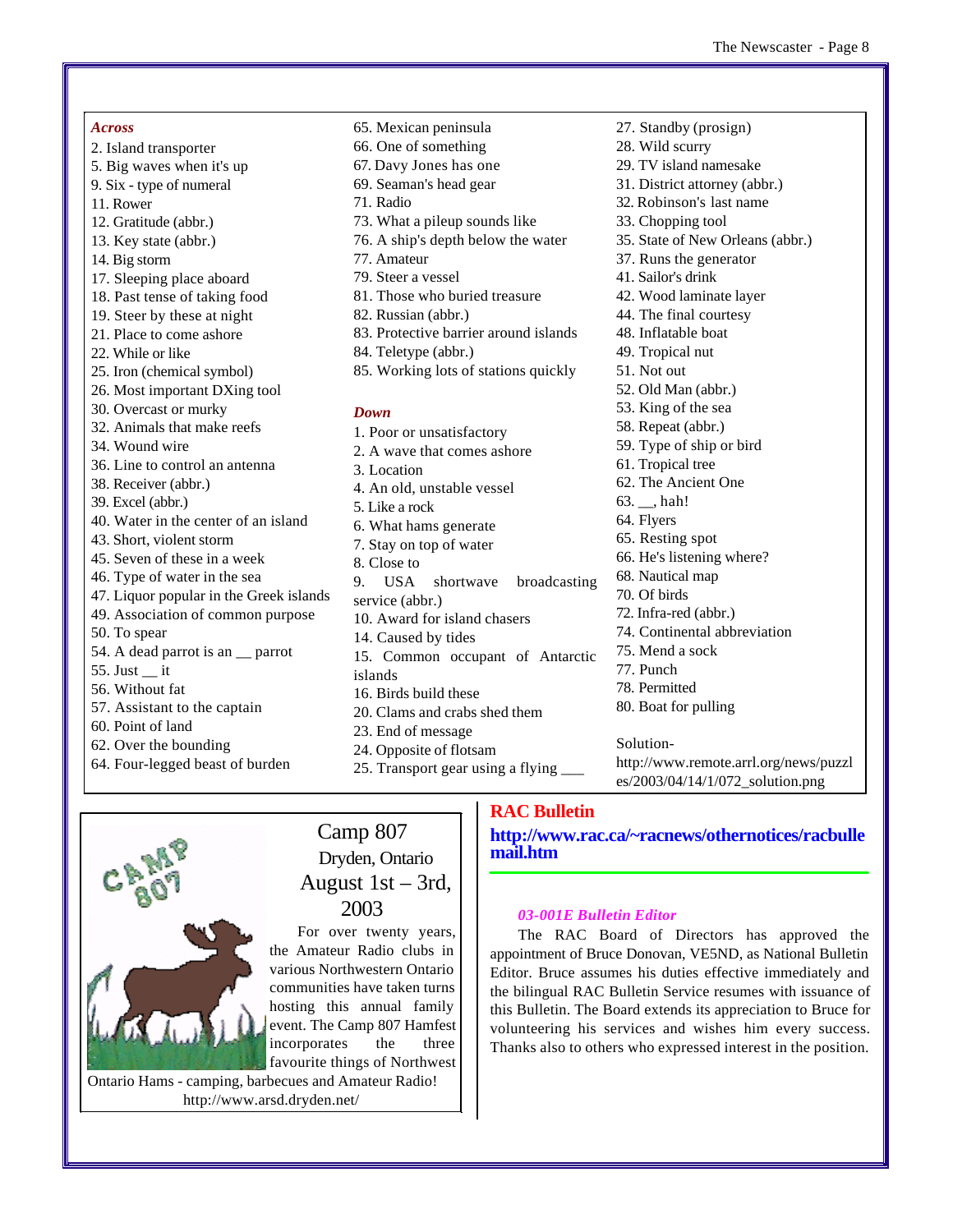| $\overline{\Gamma}$ |    | $\overline{\mathbf{2}}$ |    | 3  | 4  |    | 5  |    | 6  | 7  |    |    | 8  |    |    | 9  | 10 |    |
|---------------------|----|-------------------------|----|----|----|----|----|----|----|----|----|----|----|----|----|----|----|----|
|                     |    |                         |    |    |    |    |    |    |    |    |    |    |    |    |    |    |    |    |
| 11                  |    |                         |    | 12 |    |    |    |    | 13 |    |    | 14 |    | 15 |    |    |    | 16 |
|                     |    |                         |    |    | 17 |    |    |    |    |    |    |    |    |    |    | 18 |    |    |
| 19                  |    |                         |    | 20 |    |    |    |    | 21 |    |    |    |    |    |    |    | 22 |    |
|                     |    |                         |    |    |    | 23 |    |    |    |    |    |    |    |    |    | 24 |    |    |
|                     | 25 |                         |    | 26 | 27 |    | 28 |    | 29 |    | 30 |    |    |    |    |    | 31 |    |
| 32                  |    |                         | 33 |    |    |    | 34 |    |    | 35 |    |    |    |    |    | 36 |    | 37 |
| 38                  |    |                         | 39 |    |    |    |    |    | 40 |    | 41 |    |    |    |    |    |    |    |
|                     |    | 42                      |    | 43 | 44 |    |    |    |    |    |    |    |    |    | 45 |    |    |    |
| 46                  |    |                         |    |    |    |    |    |    |    |    | 47 |    | 48 |    |    |    |    |    |
|                     |    |                         |    | 49 |    |    |    |    | 50 | 51 |    |    |    |    | 52 |    |    | 53 |
| 54                  |    |                         | 55 |    |    |    | 56 |    |    |    |    |    |    |    | 57 | 58 |    |    |
|                     |    | 59                      |    | 60 |    | 61 |    |    |    |    | 62 | 63 |    |    |    |    |    |    |
| 64                  |    |                         |    |    |    |    |    |    |    | 65 |    |    |    |    | 66 |    |    |    |
|                     |    |                         |    |    |    | 67 |    | 68 |    |    |    |    | 69 | 70 |    |    |    |    |
| 71                  | 72 |                         |    |    |    |    |    |    |    | 73 |    | 74 |    |    |    | 75 |    |    |
| 76                  |    |                         |    |    |    |    | 77 |    | 78 |    | 79 |    |    |    |    |    | 80 |    |
|                     |    |                         |    |    |    | 81 |    |    |    |    |    |    |    |    |    | 82 |    |    |
|                     | 83 |                         |    |    |    |    | 84 |    |    |    | 85 |    |    |    |    |    |    |    |

#### By H. Ward Silver, N0AX

*03-003E Industry Canada Announces Formation of National Antenna Tower Policy Review Committee*

On Friday, March 28 2003, Allan Rock, Minister of Industry, announced the appointment of the National Antenna Tower Review Committee. The Committee, consisting of municipal officials, as well as industry, health and academic experts, will be chaired by David A. Townsend, Professor of Law at the University of New Brunswick. Professor Townsend, you may recall authored a previous study on towers. The announcement outlines the composition of the committee but does not give the detailed process or target dates for the submission of inputs to the committee. Presumably they have been left to Professor Townsend and his colleagues to establish. Professor Townsend and the Committee will consult with citizens, communities and companies on improvements in the policy and siting procedures for antenna tower placement. This review will examine issues, including: